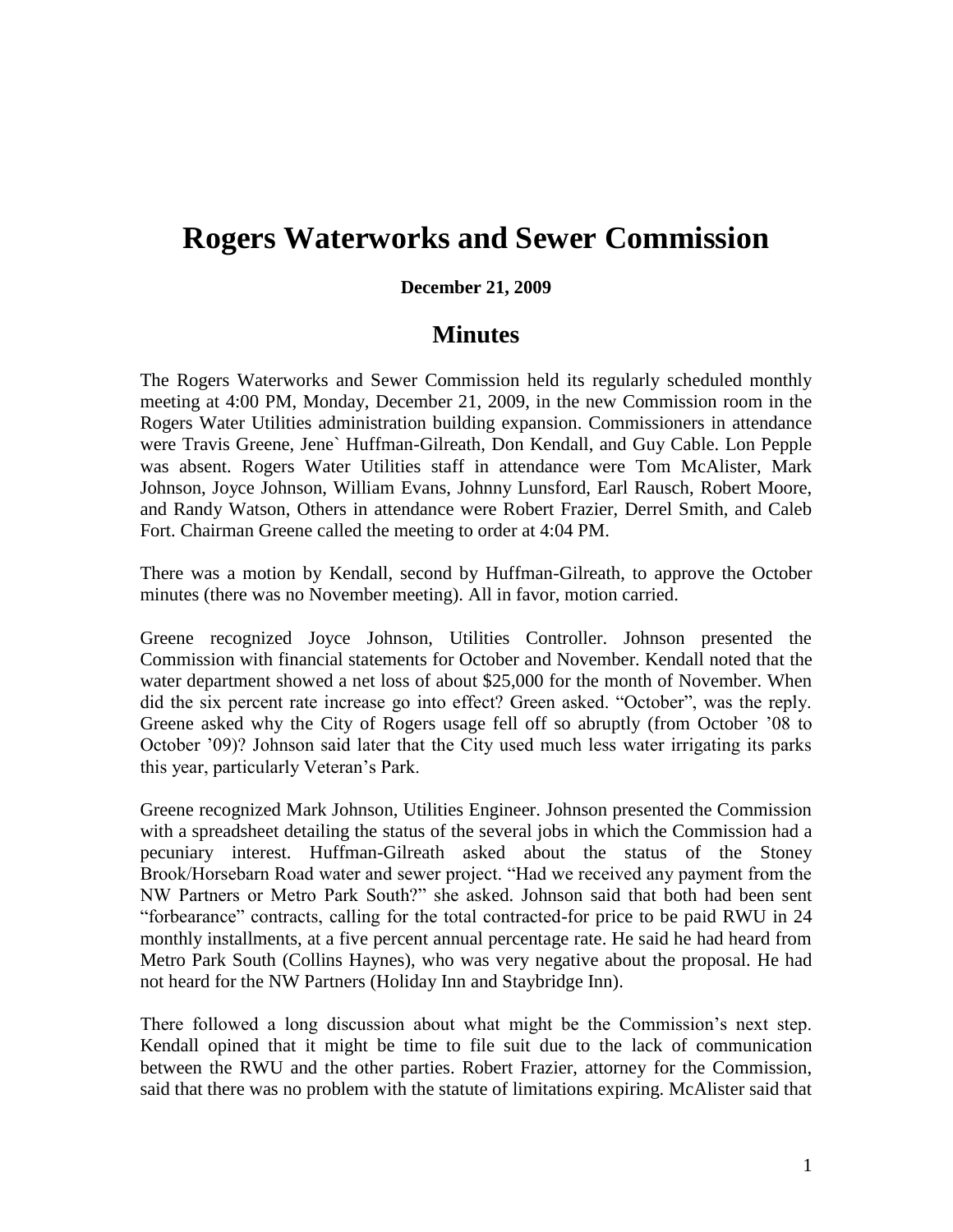he and Joyce Johnson had seen unaudited financial statements from both entities, and both statements depicted losing business concerns. Mark Johnson said that Collins Haynes had threatened to file bankruptcy if sued.

Finally, Kendall said that the entities should be sent a letter demanding audited financial statements. What happens next?(assuming they do not comply), Cable asked? Kendall said that any communication or reports should be sent to the Commission right away so a decision might be made sooner rather than later. Frazier opined that lawsuits would be costly, but said that he had heard no defense from the entities that could trump the existing contracts for payment with the entities. Frazier said that, obtaining a favorable judgment and getting the money owed to RWU were two separate issues. Kendall said he did not want to spend money to no gain, but did not think that the Commission could suffer nonpayment indefinitely.

Returning to his report, Mark Johnson said that the treatment plant had changed sludge disposal companies, and were now effectually hauling the sludge to permitted sites in Kansas for land application, at a savings to RWU.

Greene recognized Tom McAlister, Utilities Manager. McAlister said that he attended a meeting recently in Rogers regarding the proposal by USEPA Region VI to conduct a Total Maximum Daily Load (TMDL) study on the entire Illinois River watershed. He said it was attended by the four mayors of the large NWA cities, three chambers of commerce CEO's, ADEQ, NACA, the University of Arkansas, a rep from the Poultry Federation, a consulting engineer, representatives from Senators Lincoln and Prior offices, and the City Manager of Siloam Springs. McAlister said that the community leaders recognized the threat to the cities of NW Arkansas, but were not in agreement on what, if any, course to chose. He said that reps from the U of A presented the findings of the stream assessment study funded by Rogers and Springdale, which characterized the stream segments below the two cities' wastewater treatment plants as unimpaired, and therefore did not belong on the EPA's 303(d) list. There was talk about the feasibility of pumping the effluent to Arkansas River, or of damming the Illinois River and controlling the discharge into Oklahoma. McAlister said that officials from ADEQ suggested the region hire its own contractor and perform a TMDL study. Others counseled that it was too early to enter into such a position at odds with Region VI. McAlister said, that although the meeting was too large with diverse opinions and interests, he was impressed that the mayors knew what economic hazards might arise from an unfavorable TMDL study.

Someone asked, "What is NACA doing?" about its proposed permit requirement of 0.1 mg/L total phosphorus (TP) limit. McAlister said he thought that NACA's engineers had designed a treatment unit to meet the stringent limit, and NACA had authorized a change order of about \$5 million. What would it cost Rogers? Someone asked. McAlister said that, at the current design, it would be something like \$20 million.

Continuing, McAlister presented the Commission with an executive summary of the Stream Assessment performed by the University of Arkansas on the stream segments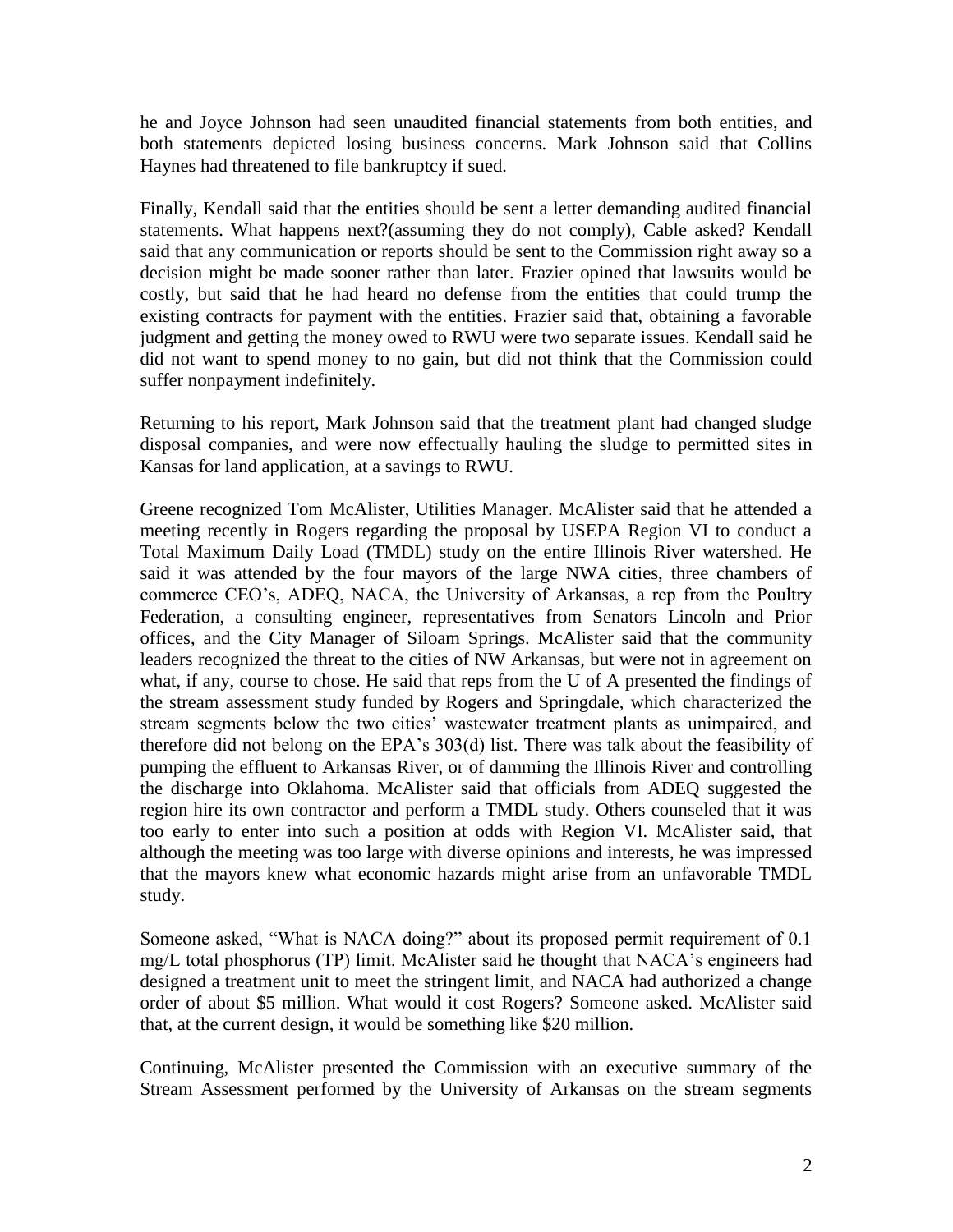below the discharges of the wastewater treatment plants of Rogers and Springdale. Both stream segments were placed on the EPA's 303(d) list for impaired water bodies in 2004. In 2007, the Cities of Springdale and Rogers contracted with McGoodwin, Williams, and Yates to perform a stream assessment to see if the stream segments were, in fact, impaired according to ADPC&E Commission Regulation No. 2. McAlister said that, after two and half years (there was no critical flow period in 2008, according to ADEQ), water quality data and biological data showed no violations of Reg. No. 2. Further, the streams recovered from any impact from wastewater discharge to a degree that the Osage creek resembled the "reference" streams of the study. In other words, new, hard, up-to-date water quality data showed that the streams should be "delisted", and removed from TMDL requirements. McAlister admitted that the earliest the delisting might occur was 2011, and even then the decision would be a political one.

Green recognized Mark Johnson again. Johnson told the Commission that a sixty-yearold concrete sewer in S.  $7<sup>th</sup>$  St. had failed the week before Thanksgiving. He said that a contractor, Seven Valleys Construction, had been hired on an emergency basis to replace the sewer while Tillery Elementary School was on fall break. He said that the sewer line immediately downstream, running west under Poplar St. to the Wal-Mart Risk Management complex, was in danger of failure as well, and he had been asked by the Manager to design a replacement sewer main. He and his staff had complied, and received two proposals from contractors with open contracts with RWU, Seven Valleys and Rosetta Construction. The low cost alternative was Seven Valleys, at \$166.668. Johnson said that the contractor planned to start the week after Christmas, and be substantially finished before school started up again on January 5, 2010.There was a motion by Kendall, second by Greene, to approve the change order to the contract with Seven Valleys, for the mentioned price. All in favor, motion carried.

Greene recognized Randy Watson, Meter Reader Supervisor for RWU. Watson demonstrated how the meter reading system works. He said that meter "routes" were loaded onto handheld devices that automatically stored readings collected by the meter reader every day, to be downloaded onto the master billing computer. He said that an internal program compared present consumption to prior months consumption, and caused those records that were too high or too low to be listed on a "trouble" list, which was audited by office staff, and if a dead meter or a leak was suspected, a work order would be developed for service personnel to check. If a leak was detected, he said that the policy was to notify the current occupant, or, if that was not possible, to shut off the meter and leave a door hanger.

What happened in the Mayor (of Rogers) case? Someone asked. William Evans, Water System Supervisor, said that a leak was detected at his residence, and the Mayor's son was notified, and the meter was shut off due to the nature of the leak (severe). He said he did not know how the leak made the newspaper.

Greene recognized William Evans again. Evans asked for permission to advertise for bids for a "valve machine". He said the machine was trailer mounted and able to hydraulically open and close water valves. He said that the machine was capable of cleaning valve